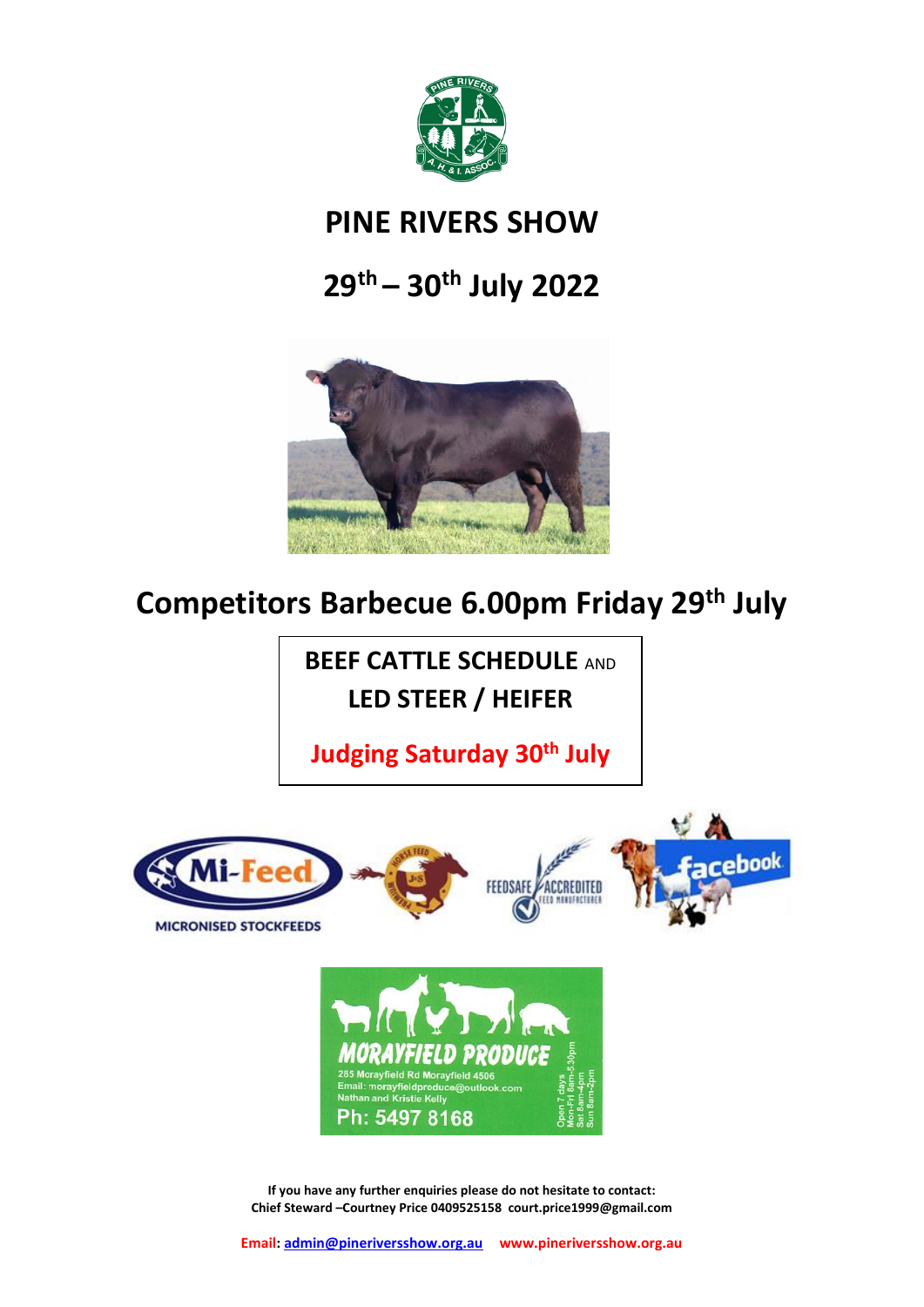## **BEEF CATTLE SCHEDULE** AND **LED STEER / HEIFER**

## **Section 3**

## **TO BE JUDGED SATURDAY 30 th July 2022 COMMENCING 9AM.**

Entries can be submitted prior to the show or Secretary/Manager on the day. PO Box 12

Lawnton QLD 4501

#### **RULES OF CATTLE SECTION**

#### **THESE RULES WILL BE STRICTLY OBSERVED**

- 1. Age of cattle is calculated as of the  $1<sup>st</sup>$  July, 2021.
- 2. All animals must be on the ground no later than 7.30am on Judging Day. NLIS tags will be recorded and will commence at 7.40am. All cattle must comply with NLIS regulations (NVD Waybills, travel permits etc required – please have all paperwork with you and made available immediately upon request by stewards.).
- 3. All animals must be registered and subjected to inspection for identification by an official inspector. Led Steers are not required to be a registered animal
- **4. Showground gates will be locked from 8.00am to 3.00pm. There will be No Exceptions. There will be no movement of vehicles during this time.**
- 5. All cattle must be TICK FREE.
- 6. Pine Rivers AH&I Association will not accept liability for stock exhibited the risk being that of the exhibitor.
- 7. The Chief Steward reserves the right to alter classes where appropriate.
- 8. All animals must be tractable and able to be led safely.
- 9. Bulls 6 months and over must have a permanent nose ring. All other animals must have a nose grip in use at all times (with exception of calves less than 4 months)
- 10. Maximum age of calf at foot is 6 months.
- 11. Under Work Place Health and Safety Act all exhibitors bringing electrical equipment eg. Leads, blowers, clippers must have a current electrical inspection tags.
- 12. Broad Ribbon winners are requested to parade in the Grand Parade at 1.00pm. All other entries are invited and encouraged to parade as well.
- 13. All Stud entries to be registered with their respective breed society.
- 14. Breed, Name, DOB, herd book number or tattoo to be stated on the official entry form.
- 15. Any animals shown as an individual exhibit may not be shown with its dam.
- 16. Calves on Cows must not exceed 5 months of age.
- **17. No livestock to leave prior 3.00pm when the gates will be unlocked.**
- **18. All vehicles will require a Show Society Escort to move through the grounds.**
- **19. The Pine Rivers Show is a non-smoking event.**
- **20. Schools are encouraged to arrive on Friday to prepare for showing on Saturday, compete in the Junior Judging Competition on 3pm on Friday 29th July.**
- **21. Exhibitors BBQ 6pm Friday night.**
- **22. SCHOOL ENCOURAGEMENT AWARDS points calculated on arrival on Friday 29th July**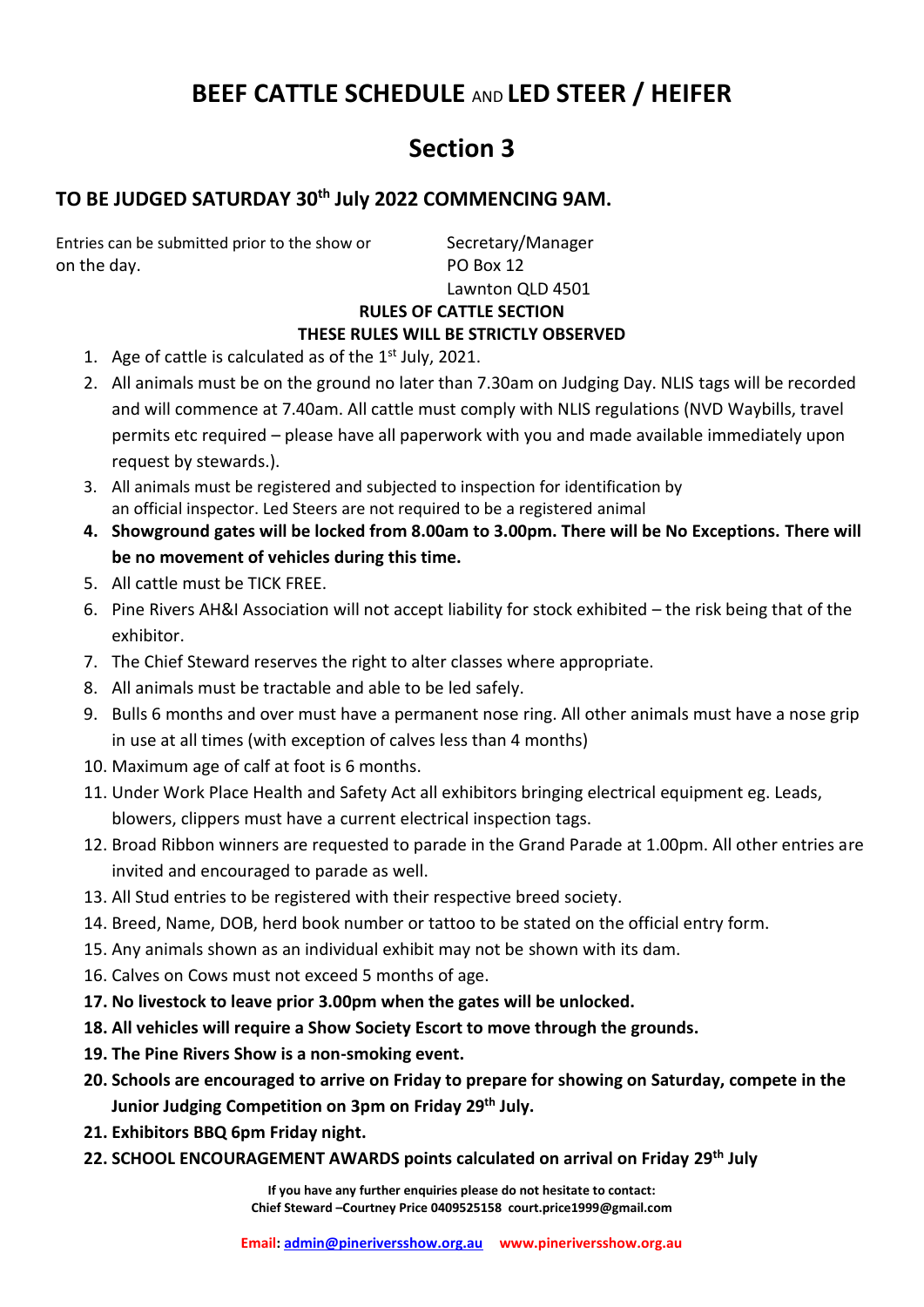#### **Fees and Prizes**

#### **STUDENTS, TEACHERS AND INDIVIDUAL EXHIBITORS DO NOT PAY ENTRY FEES**

#### **PARENTS AND FAMILIES OF STUDENTS AND EXHIBITORS DO PAY ENTRY FEES**

#### **CATTLE FEES:**

**ENTRY FEE:** \$5.00 per head per class, please send Cheque with entry form or pay on the day of the show. If paying with cash please have the correct money as no change will be available.

#### **PRIZES: CLASSES:** First: \$25.00, Second: \$15.00, Third: \$10.00 (If only one in the class \$5 prize money will be paid)

#### **CHAMPION BULL / FEMALE / STEER:** \$50.00

#### **SUPREME EXHIBIT OF SHOW:** \$100

#### **PARADERS AND YOUNG JUDGES:**

**ENTRY FEES:** Handler Classes and Young Judges: \$1:00 each to be paid to the Steward when nominating on Judging day

**Prizes:** First: \$25.00 Second: \$15.00 Third: \$10.00

### **YOUNG JUDGES COMPETITION (AGE at the 1st July) To be Judged Friday 29th July at 3pm** Conditions of Entry

Junior (under 15) and Open (over 15 and under 25)

No less than 4 animals of a prescribed breed to be judged. Each competitor will be given a card, on which they will place the animals in their order of merit. On completion of the card, it will be handed to the Steward for presentation to the Judge. Selected entrants will be asked to speak on the animals.

The judge/s on making their award, shall take into consideration the correctness of the placings and the reasons given.

#### **JUNIOR HANDLERS' COMPETITION (AGE at the 1st July)**

#### Conditions of Entry

Junior (under 15) and Open (over 15 and under 25)

Entrants may lead an animal of any Beef breed, of any age or sex. The emphasis of this Class is on the Entrant s ability to prepare and parade the animal and present their exhibit to the Judge. Entrants should pay particular attention to their own attire and presentation, as well as that of their animal.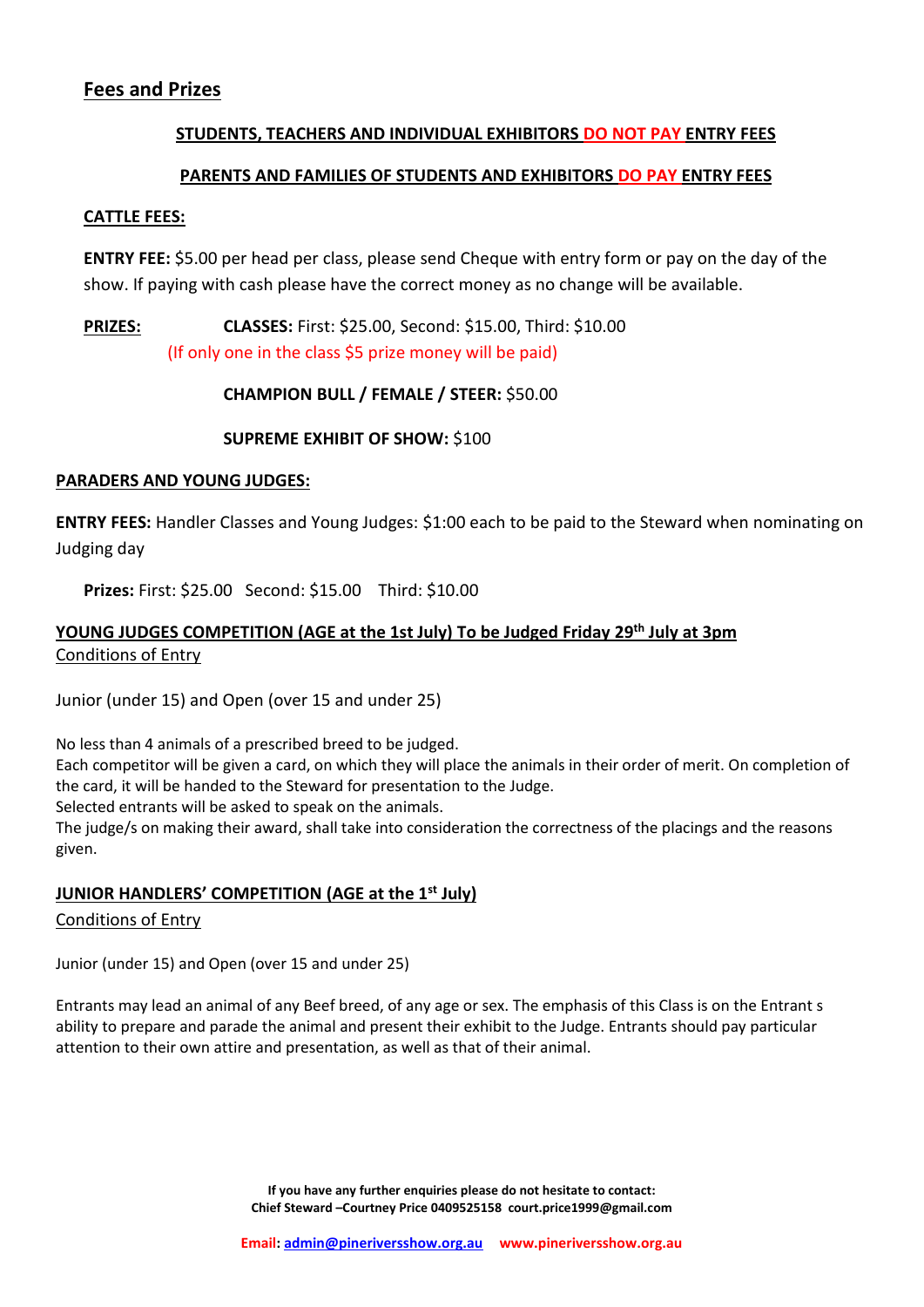### **SCHOOL ENCOURAGEMENT AWARDS**

These awards aim to recognise and encourage school representation, success and pride.

## **School Herdsman Award - \$350**

The Award will be judged on the following elements throughout the Show: The engagement and participation of the school; The presentation of the students; The presentation of the school's stalls and area; How the students present their animals; School pride.

## **School with highest accumulated points - Young Judges/Paraders - \$250**

The school with the highest accumulation of place getter points (1st - 5th) across the following young judges and paraders competitions will win this award Beef Young Judges Beef Paraders Poultry Young Judges 1st = 5 points,  $5th = 1$  point

## **Cattle Judging Schedule**

Cattle will be judged in the following groups:

**A=Tropical Breeds B=British Breeds C=European Breeds D=Small Breeds**

## **CLASS**

- 1. Bull 6 months and under 12 months each group
- 2. Bull 12 months and under 18 months each group

## **Junior Champion and Reserve Junior Champion Bull**

- 3. Bull 18 months and under 24 months each group
- 4. Bull 24 months and under 48 months each group

**Senior Champion and Reserve Senior Champion Bull Grand Champion Bull**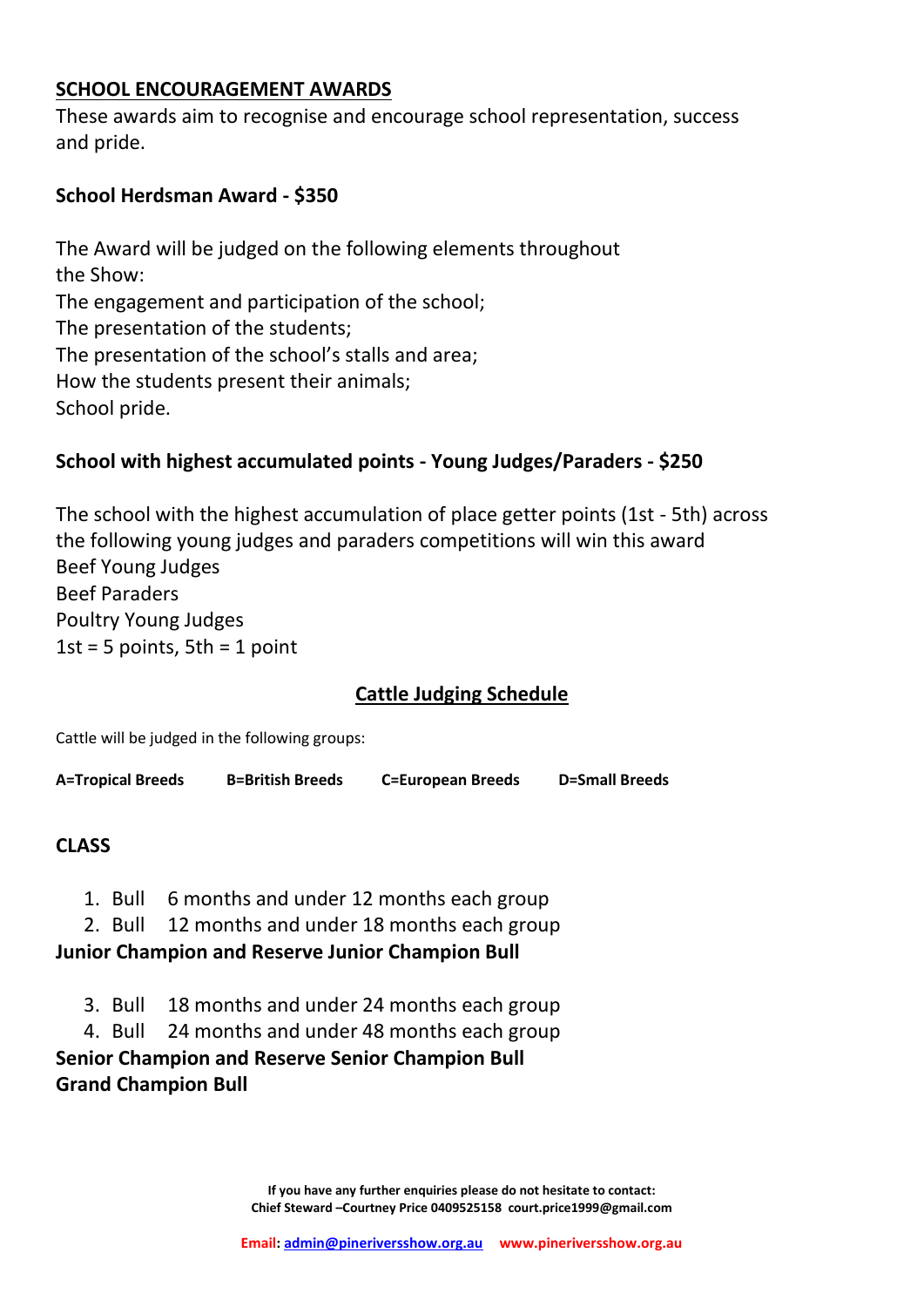5. Female 6 months and under 12 months each group

6. Female 12 months and under 18 months each group **Junior Champion and Reserve Junior Champion Heifer**

7. Female 18 months and under 24 months each group

8. Female 24 months and under 48 months each group

**Senior Champion and Reserve Senior Champion Female**

**Grand Champion Female**

**Interbreed Grand Champion Bull Interbreed Grand Champion Female**

**Interbreed Exhibitors Group**

**Class 9 Led Steer or Heifer:** Classes will be designated on judging day, according to the number of entries received. Heifers exhibited in Stud classes are not eligible for entry.

**Supreme of Show – will be judged in the main oval prior to grand parade**